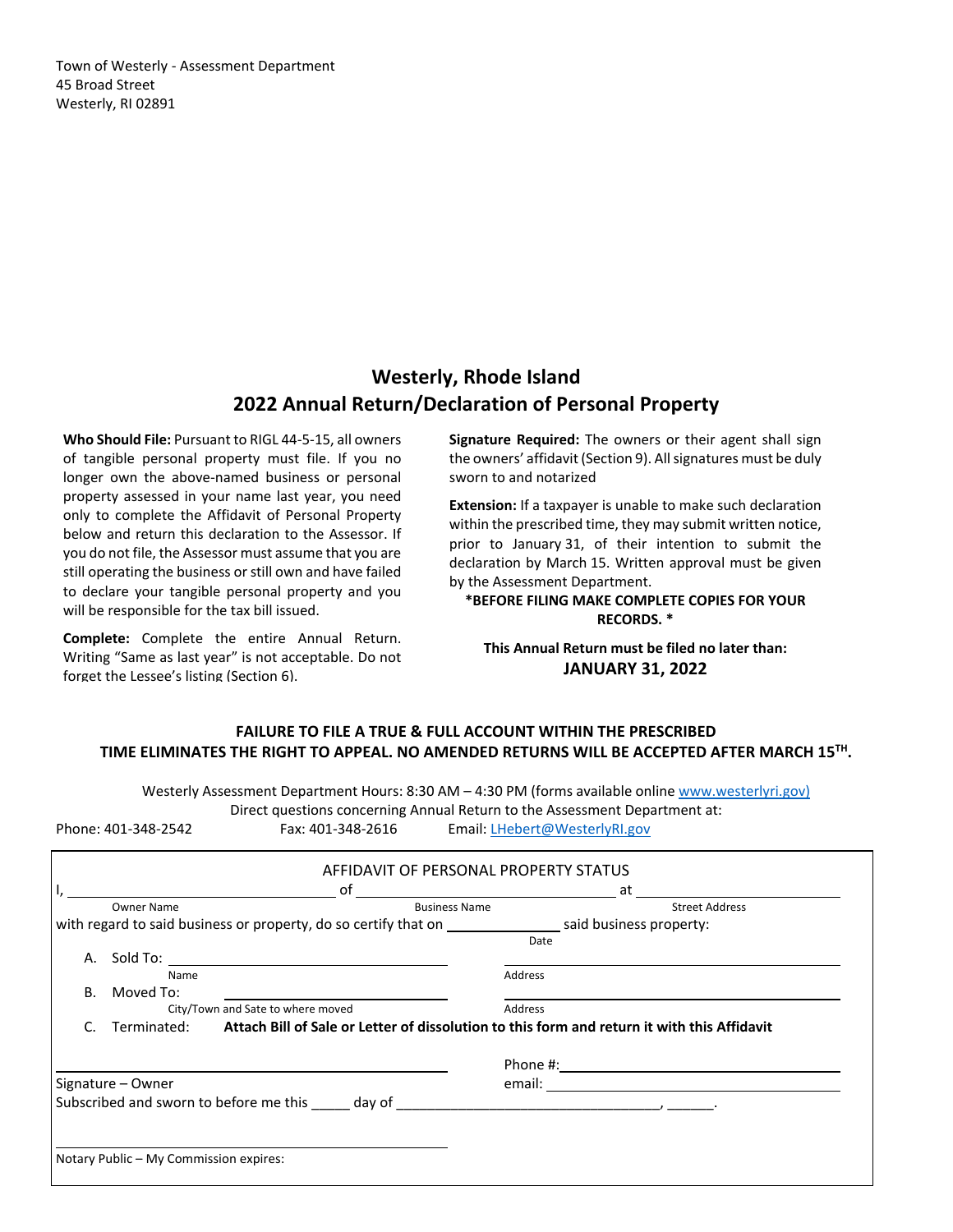| ı,                                                                                                                                                                                                                            | <u> 1989 - Johann Barbara, martin amerikan basar dan basa dan basa dan basa dalam basa dalam basa dalam basa dala</u><br>(Name)                                                                                                                                     |                                          |         |                      |                   |                                                          |                           |                                           |  |
|-------------------------------------------------------------------------------------------------------------------------------------------------------------------------------------------------------------------------------|---------------------------------------------------------------------------------------------------------------------------------------------------------------------------------------------------------------------------------------------------------------------|------------------------------------------|---------|----------------------|-------------------|----------------------------------------------------------|---------------------------|-------------------------------------------|--|
|                                                                                                                                                                                                                               | (Title)                                                                                                                                                                                                                                                             |                                          |         |                      |                   |                                                          |                           |                                           |  |
| am responsible for the information contained within this form.                                                                                                                                                                |                                                                                                                                                                                                                                                                     |                                          |         |                      |                   |                                                          |                           |                                           |  |
|                                                                                                                                                                                                                               |                                                                                                                                                                                                                                                                     |                                          |         |                      |                   |                                                          |                           |                                           |  |
|                                                                                                                                                                                                                               |                                                                                                                                                                                                                                                                     |                                          |         | My email address is: |                   |                                                          |                           |                                           |  |
| the control of the control of the control of the control of the control of the control of the control of the control of the control of the control of the control of the control of the control of the control of the control |                                                                                                                                                                                                                                                                     |                                          |         |                      |                   |                                                          |                           |                                           |  |
| Give a Full, General Description of Your Business Operation:                                                                                                                                                                  |                                                                                                                                                                                                                                                                     |                                          |         |                      |                   |                                                          |                           |                                           |  |
|                                                                                                                                                                                                                               |                                                                                                                                                                                                                                                                     |                                          |         |                      |                   |                                                          |                           |                                           |  |
|                                                                                                                                                                                                                               | $\Box$ Mfg.                                                                                                                                                                                                                                                         |                                          |         |                      |                   |                                                          |                           |                                           |  |
|                                                                                                                                                                                                                               |                                                                                                                                                                                                                                                                     |                                          |         |                      |                   |                                                          |                           | Square Feet Occupied ____________________ |  |
|                                                                                                                                                                                                                               |                                                                                                                                                                                                                                                                     |                                          |         |                      |                   |                                                          |                           |                                           |  |
|                                                                                                                                                                                                                               | Ownership:                                                                                                                                                                                                                                                          | $\Box$ Corporation $\Box$ Co-Partnership |         |                      | $\Box$ Individual |                                                          |                           |                                           |  |
|                                                                                                                                                                                                                               | NAME(s):                                                                                                                                                                                                                                                            |                                          |         |                      |                   |                                                          |                           |                                           |  |
|                                                                                                                                                                                                                               |                                                                                                                                                                                                                                                                     |                                          |         |                      |                   |                                                          |                           |                                           |  |
|                                                                                                                                                                                                                               | Business Name / DBA:                                                                                                                                                                                                                                                |                                          |         |                      |                   |                                                          |                           |                                           |  |
|                                                                                                                                                                                                                               | <b>Business Address:</b>                                                                                                                                                                                                                                            |                                          |         |                      |                   |                                                          |                           |                                           |  |
|                                                                                                                                                                                                                               | <b>Mailing Address:</b>                                                                                                                                                                                                                                             |                                          |         |                      |                   |                                                          |                           |                                           |  |
|                                                                                                                                                                                                                               |                                                                                                                                                                                                                                                                     |                                          |         |                      |                   |                                                          |                           |                                           |  |
|                                                                                                                                                                                                                               | <b>SECTION 1 REAL ESTATE OWNED</b>                                                                                                                                                                                                                                  |                                          |         |                      |                   | ** If you need additional space, attach addendum         |                           |                                           |  |
|                                                                                                                                                                                                                               |                                                                                                                                                                                                                                                                     |                                          |         | Assessor's           |                   |                                                          | <b>Claimed Full Value</b> |                                           |  |
|                                                                                                                                                                                                                               | <b>LOCATION &amp; DESCRIPTION</b>                                                                                                                                                                                                                                   |                                          | Plat(s) | Lot(s)               |                   | Land                                                     |                           | Improvements                              |  |
|                                                                                                                                                                                                                               |                                                                                                                                                                                                                                                                     |                                          |         |                      |                   |                                                          |                           |                                           |  |
|                                                                                                                                                                                                                               |                                                                                                                                                                                                                                                                     |                                          |         |                      |                   |                                                          |                           |                                           |  |
|                                                                                                                                                                                                                               |                                                                                                                                                                                                                                                                     |                                          |         |                      |                   |                                                          |                           |                                           |  |
|                                                                                                                                                                                                                               |                                                                                                                                                                                                                                                                     |                                          |         |                      |                   |                                                          |                           |                                           |  |
|                                                                                                                                                                                                                               | <b>SECTION 2 SHORT LIFE COMPUTER EQUIPMENT ONLY</b>                                                                                                                                                                                                                 |                                          |         |                      |                   | **PLEASE ATTACH A SEPARATE ITEMIZED LIST FOR EACH YEAR** |                           |                                           |  |
|                                                                                                                                                                                                                               | Please list all short life (PC computer equipment) separately in this section. Manufacturers include all equipment NOT used directly in the actual<br>manufacturing process. Attach a separate sheet if necessary. LIST ALL LEASED / RENTED EQUIPMENT IN SECTION 8. |                                          |         |                      |                   |                                                          |                           |                                           |  |
|                                                                                                                                                                                                                               | <b>Calendar Year</b>                                                                                                                                                                                                                                                | <b>Acquired</b>                          |         | <b>Acquisition</b>   | Depreciation      |                                                          | Claimed                   | *Disposed                                 |  |
|                                                                                                                                                                                                                               | Purchased                                                                                                                                                                                                                                                           | New or Used?                             |         | Cost                 | Rate              |                                                          | <b>Full Value</b>         | <b>Assets</b>                             |  |
|                                                                                                                                                                                                                               | 2021                                                                                                                                                                                                                                                                |                                          |         |                      | 5%                |                                                          |                           |                                           |  |
|                                                                                                                                                                                                                               | 2020<br>2019                                                                                                                                                                                                                                                        |                                          |         |                      | 20%<br>40%        |                                                          |                           |                                           |  |
|                                                                                                                                                                                                                               | 2018                                                                                                                                                                                                                                                                |                                          |         |                      | 70%               |                                                          |                           |                                           |  |
|                                                                                                                                                                                                                               | 2017 & Prior                                                                                                                                                                                                                                                        |                                          |         |                      | 80%               |                                                          |                           |                                           |  |
|                                                                                                                                                                                                                               | <b>TOTALS</b>                                                                                                                                                                                                                                                       |                                          |         |                      |                   |                                                          |                           |                                           |  |
|                                                                                                                                                                                                                               |                                                                                                                                                                                                                                                                     |                                          |         |                      |                   |                                                          |                           |                                           |  |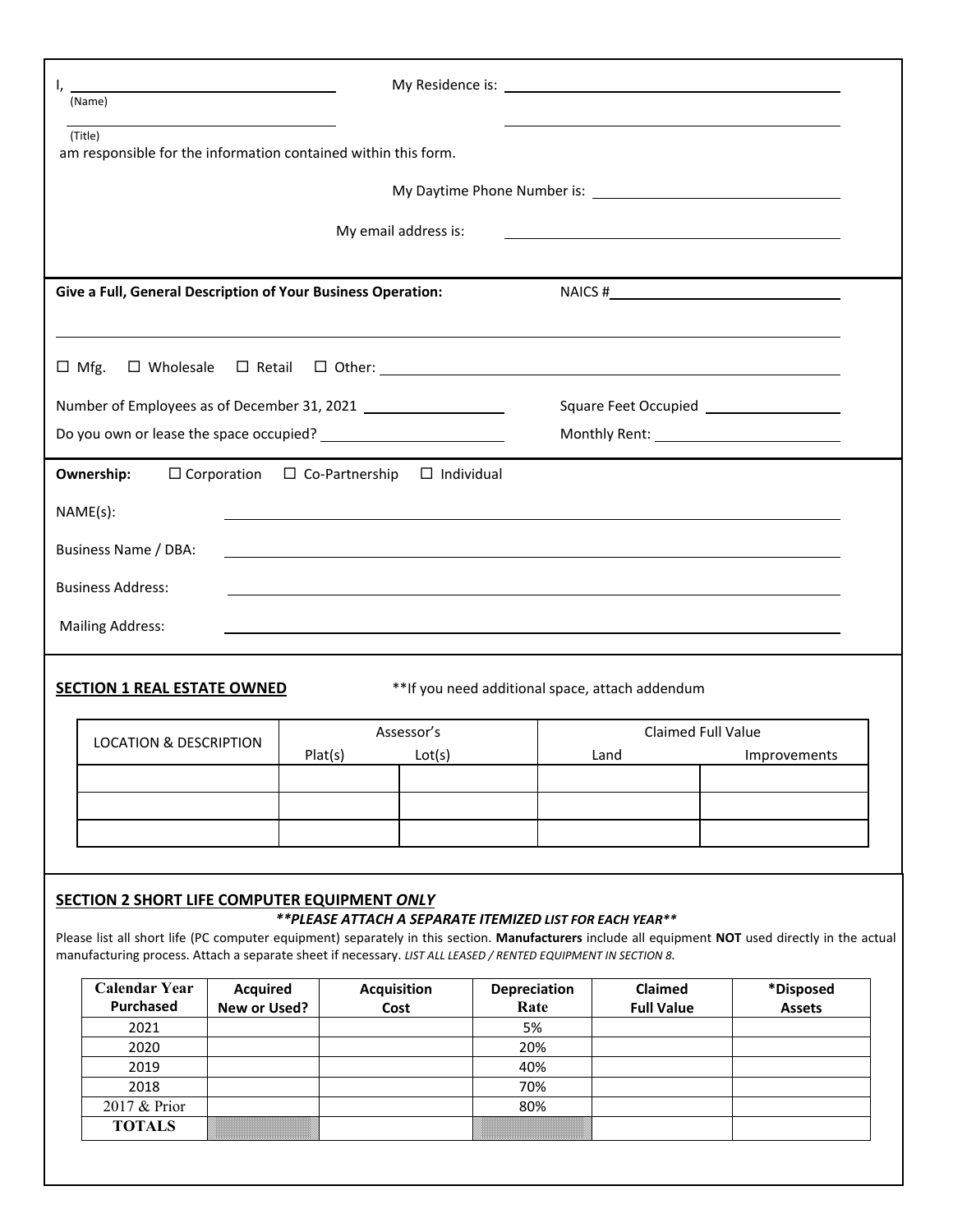## **SECTION 3 TANGIBLE PERSONAL PROPERTY**

## *\*\*PLEASE ATTACH A SEPARATE ITEMIZED LIST FOR EACH YEAR\*\**

List by year the total acquisition cost for all furniture, fixtures, equipment, signs and **UNREGISTERED VEHICLES o**wned by you that are used in conducting the operations of any retail, wholesale, service, contracting, professional or other type of business that have an economic life between 6 and 12 years.

Manufacturers should only report furniture, fixtures and equipment that are NOT used directly in the actual manufacturing process.

**\*\*IMPORTANT ~ Be sure to declare all acquisitions still in use, even though fully depreciated on your books.** *List all leased / rented equipment in Section 8. Be sure to list all computer equipment separately in Section 2.* 

| <b>Calendar Year</b><br>Purchased | <b>Acquisition</b><br><b>New or Used</b> | <b>Acquisition</b><br>Cost | Depreciation<br>Rate | Claimed<br><b>Full Value</b> | *Disposed<br><b>Assets</b> |
|-----------------------------------|------------------------------------------|----------------------------|----------------------|------------------------------|----------------------------|
| 2021                              |                                          |                            | 5%                   |                              |                            |
| 2020                              |                                          |                            | 10%                  |                              |                            |
| 2019                              |                                          |                            | 20%                  |                              |                            |
| 2018                              |                                          |                            | 30%                  |                              |                            |
| 2017                              |                                          |                            | 40%                  |                              |                            |
| 2016                              |                                          |                            | 50%                  |                              |                            |
| 2015                              |                                          |                            | 60%                  |                              |                            |
| 2014 & prior                      |                                          |                            | 70%                  |                              |                            |
| <b>TOTALS</b>                     |                                          |                            |                      |                              |                            |

## **SECTION 4 LONG LIFE ASSETS**

### *\*\*PLEASE ATTACH A SEPARATE ITEMIZED LIST FOR EACH YEAR\*\**

List by year the total acquisition cost for assets that have an economic life of 13 years or more. Manufacturers should only report assets that are NOT used directly in the actual manufacturing process. \*\***IMPORTANT Be sure to declare all acquisitions still in use, even though fully depreciated on your books.** *LIST ALL LEASED / RENTED EQUIPMENT IN SECTION 8. DO NOT duplicate assets reported in Sections 2 & 3. \*Attach itemized list of disposals including acquisition year and original cost.* 

| <b>Calendar Year</b> | <b>Acquisition</b> | <b>Acquisition</b> | Depreciation | Claimed           | *Disposed     |
|----------------------|--------------------|--------------------|--------------|-------------------|---------------|
| Purchased            | <b>New or Used</b> | Cost               | Rate         | <b>Full Value</b> | <b>Assets</b> |
| 2021                 |                    |                    | 5%           |                   |               |
| 2020                 |                    |                    | 10%          |                   |               |
| 2019                 |                    |                    | 15%          |                   |               |
| 2018                 |                    |                    | 20%          |                   |               |
| 2017                 |                    |                    | 25%          |                   |               |
| 2016                 |                    |                    | 30%          |                   |               |
| 2015                 |                    |                    | 35%          |                   |               |
| 2014                 |                    |                    | 40%          |                   |               |
| 2013                 |                    |                    | 45%          |                   |               |
| 2012                 |                    |                    | 50%          |                   |               |
| 2011                 |                    |                    | 55%          |                   |               |
| 2010                 |                    |                    | 60%          |                   |               |
| 2009                 |                    |                    | 65%          |                   |               |
| 2008 & Prior         |                    |                    | 70%          |                   |               |
| <b>TOTALS</b>        |                    |                    |              |                   |               |

## **SECTION 5 BUILDINGS & IMPROVEMENTS ON LEASED LAND**

| <b>Property Address:</b> |    |                      | PI A1                      |
|--------------------------|----|----------------------|----------------------------|
| Property Used For:       |    |                      | <b>CLAIMED FULL VALUE:</b> |
| Name of Landowner:       |    |                      |                            |
| Is Lease Recorded? YES   | NΟ | Dates of Lease From: | τо                         |